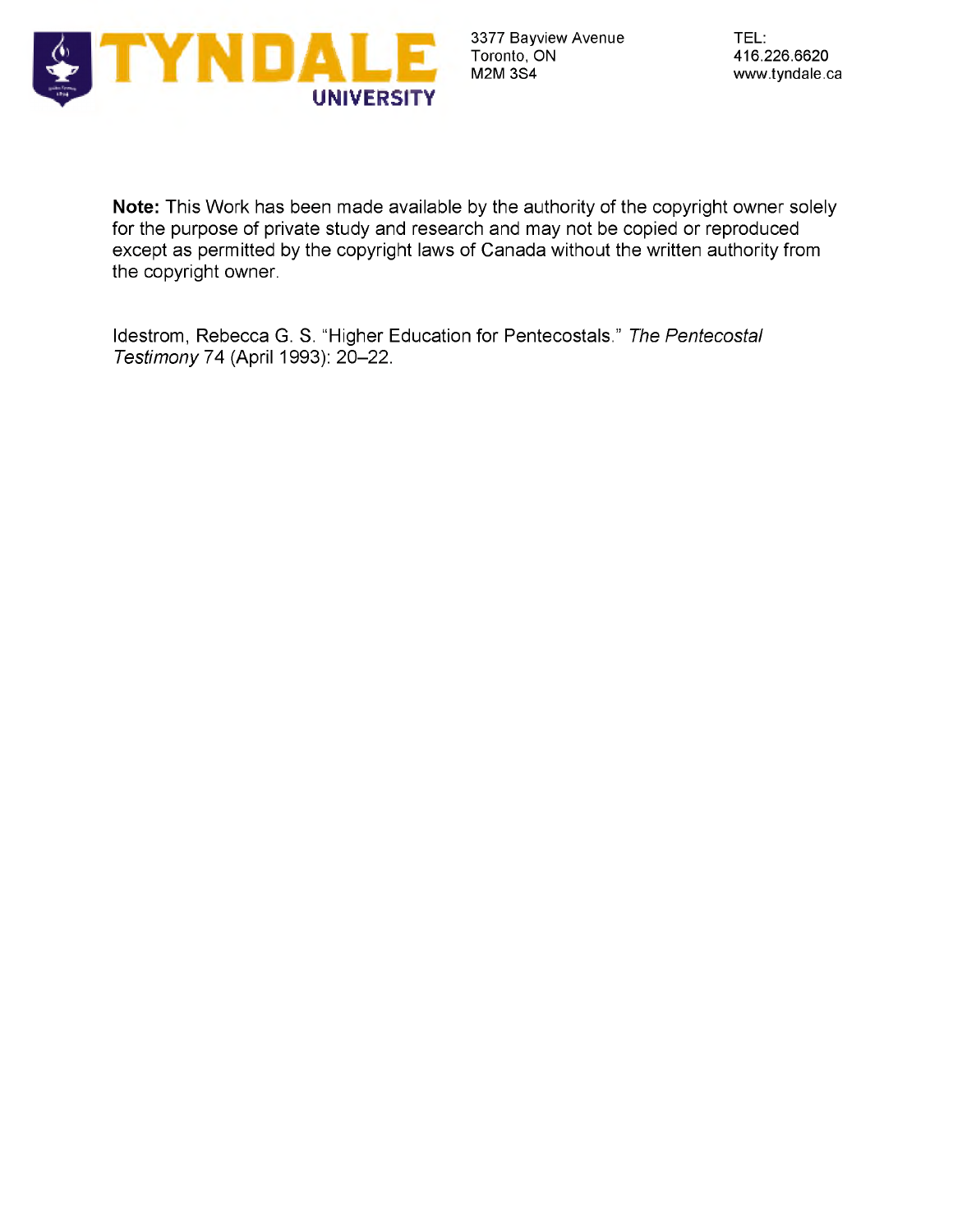*byRebecca G. S. Idestrom*

# **Higher Education For Pentecostals**

### **May Christians not lose their faith at institutes of higher learning?**

ecently I was asked questions which have been posed a number of times before: "How can I as a Pentecostal Christian be engaged in the study of the Bible at a higher academic university level? Is it not a dangerous activity and might I not

lose my faith? How does academic study fit with my Pentecostal experience and perspective?"

#### **Reflections of a Student**

These are some of the questions people ask when they learn that I am a doctoral student in Biblical studies. They are also questions whichIhave often asked myself in times of self-evaluation and reflection, trying to discern the Lord's will for my life.

Historically, our Pentecostal movement has not actively encouraged its members to pursue higher education. By higher education,Imeanstudy

beyond the undergraduate level of university education. Since the PAOC does not have a seminary, its ministers donot need further education beyond Bible college in order to minister in the church, unlike, for example, our Christian brothers and sisters in the Anglican, Presbyterian, Roman Catholic, Methodist and certain Baptist churches. A possible explanation for this lack of emphasis on higher education may be the fact that the Pentecostal movement began among

"Even *though things are starting to change, there is still some of that old reservation and suspicion."*

lower-middle class people for whom education was not so important at the time. Another factor is that some Pentecostals have had a fear of education; ithasbeen seen as a threat to ones faith.

However, things are starting to change. More and more people in our churches are pursuing higher education in many different fields and disciplines. Our Bible colleges are becoming affiliated with the universities and they are looking for teachers who have masters and doctoral degrees for their faculties. And those of us who decided to attend seminary (of another church denomination) discovered other Pentecostal students there.

#### **Latent Suspicions**

Even though things are starting to change, there is still some of that old reservation and suspicion among certain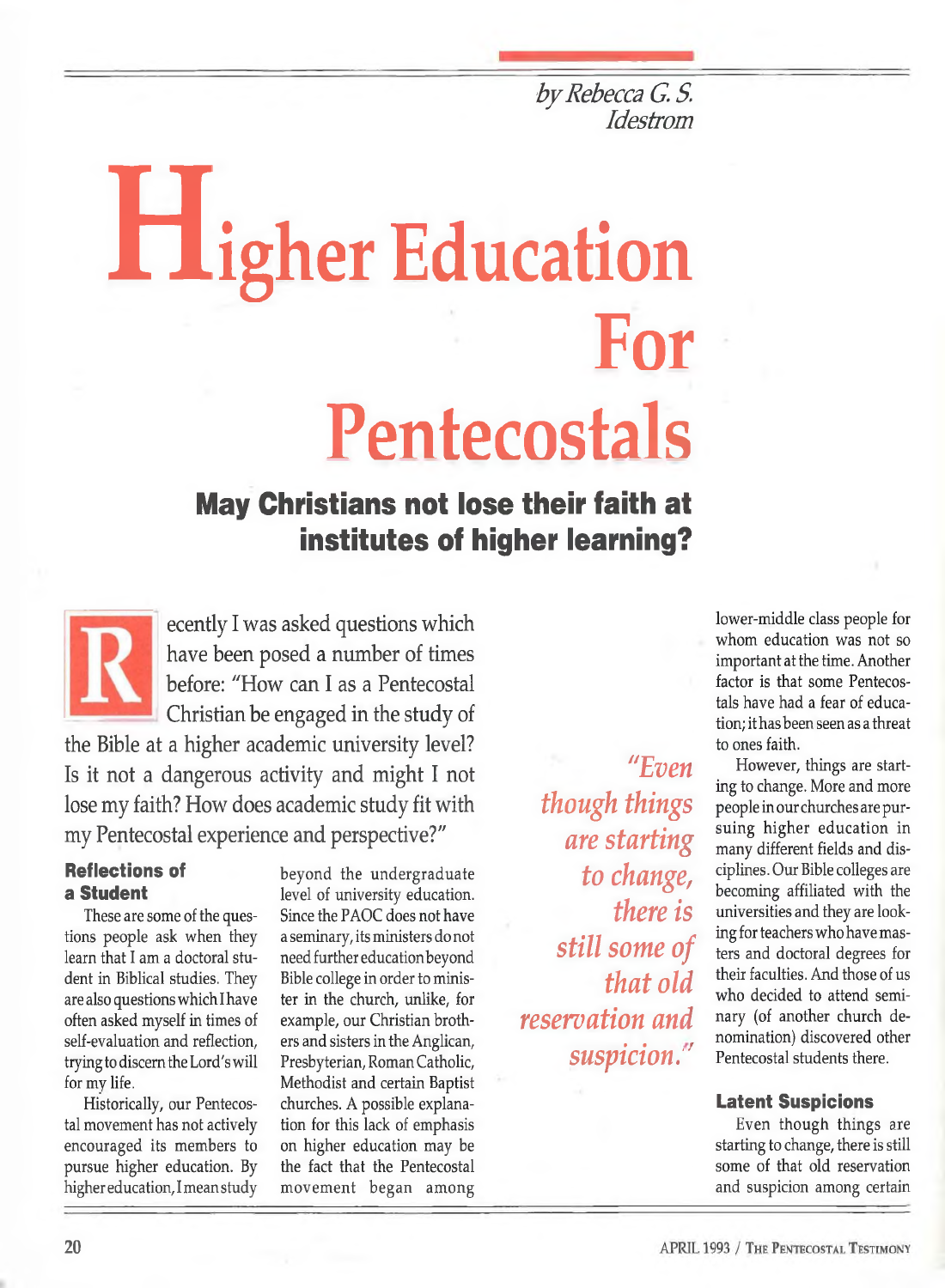Pentecostal circles toward higher education. Sometimes those who have pursued this callinghave felt somewhatisolated or not fully accepted; they did not really fit back in the Pentecostal community. I remember when I first started my doctoral studies,Iwas hesitant, even embarrassed to tell people at myhome Pentecostal churchwhatI was doing. I was afraid of intimidating people and putting up barriers before they had an opportunity to get to know me. I did not want themto think thatwe could not have anything in common to talk about just because I had studied more than they.

But I realized that this was wrong. If God has called me to this, I must be able to share it. We must understand that a more educated personis just as human and normal as everyone else. As a fellowship we must make an effort to make everyone welcome and feel a part of the church. I know Pentecostal graduates who have left the fellowship because they have not felt fully accepted or a part of the church. They have gone to other denominations where education is much more accepted and encouraged. This is a sad reflection upon our churches. As a body of believers, we must learn to accept and accommodate everyone.

To pursue a higher education is a challenge; it is not an easy path to travel. It is a lonely road since few travel on it. It is not easy as a Pentecostal and it is evenmore difficultas a single woman. There are not many women in the field since we have not generally been encouraged to pursue it. But although it is a challenge, it is

*"Higher education is not an easy path to travel."*

other Pentecostals thinking of taking up the same challenge, I thought I would share some of my thoughts on the subject.

also rewarding if it is God's call for a person. Since I have personally faced the challenge of higher education and pondered the implications and the difficulties it creates for a Christian, and since there may be

#### **1. Dangers of Too Much Study**

I have been warned about pursuing higher education because it is dangerous to study too much. Butifit is dangerous to study, then it is also dangerous to think! Of course it is

challenging and may even be dangerous to study and think deeplyaboutimportant issues, but this does not mean that we should not do it! In fact, as Christians we must think and reflect on what we believe and why we believe it. Paul instructed Timothy about the importance of study and of being thoroughly equipped, able to handle the Word of Truth correctly (2 Timothy 2:15; 3:14-17).

And Peter tells us that we must "always be prepared to give an answer to everyone who asks you to give the reason for the hope that you have" (1 Peter 3:15). How can we share our faith effectively and give an answer to our unbelieving friends if we have not thought about it thoroughly? People do not like pat answers where there has not been any serious thought given to the questionbefore answering.We must be thoughtful, reflective Christians who at least try to understand our faith and the questions of life. This does not mean that we will always have all the answers but we should at least make an attempt at understanding even if only partially.

The Bible does warn us to be aware of false teachings and deceptive philosophies (Colossians 2:8) and it can be dangerous to study if we simply accept what is taught unquestioned. We must learn to think and challenge these ideas but we must not be afraid of being challenged. These challenges shape and change us as persons and help us to grow and develop. This canbe a very

*continued on next page*